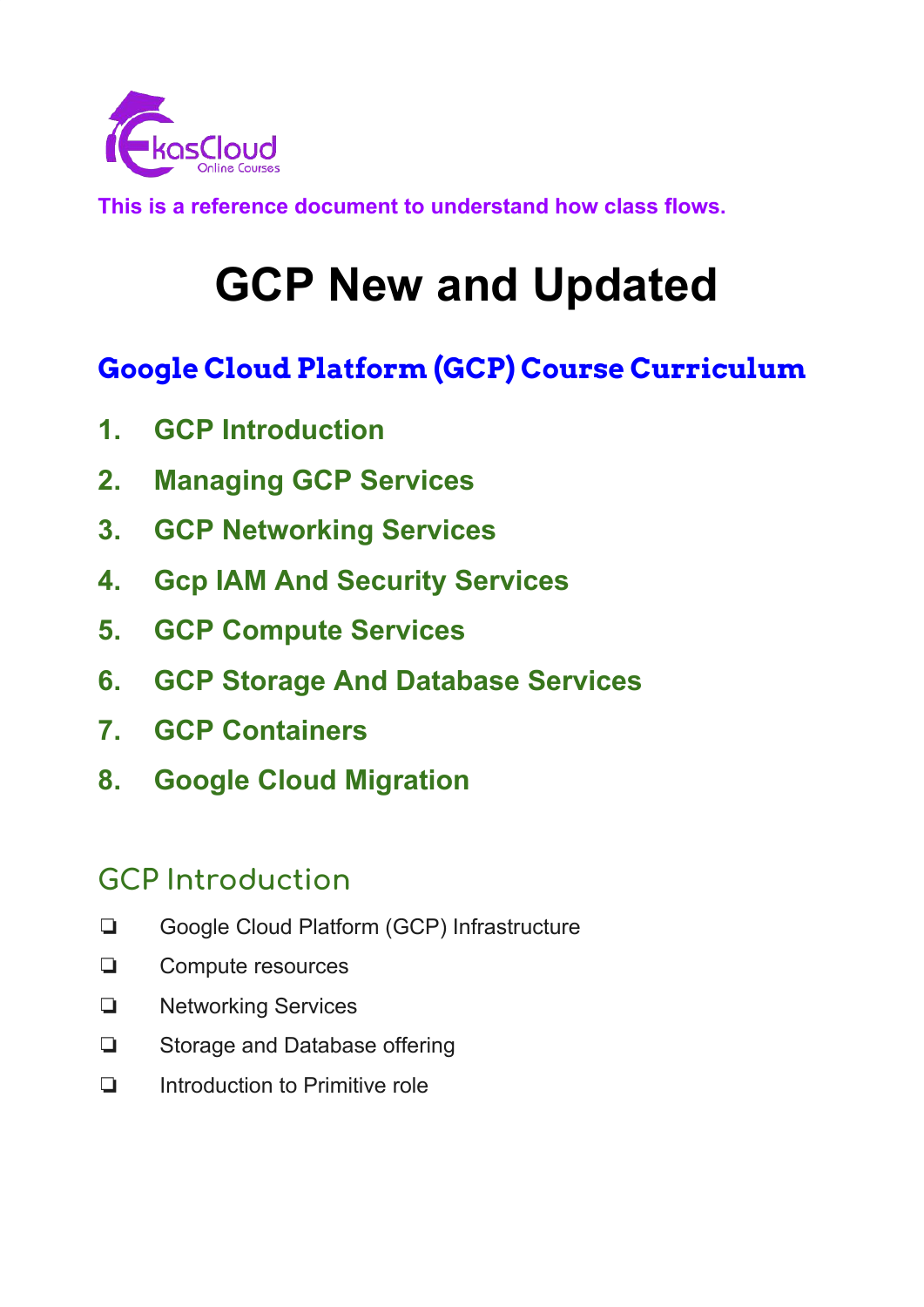# **Managing GCP Services**

- ❏ Managing GCP environment with GCP console
- ❏ Control GCP environment using CLI
- ❏ GCP environment management using Cloud Shell
- ❏ GCP environment management using Gcloud
- ❏ GCP environment management using Gsutil
- ❏ Install and configure cloud SDK

#### **GCP Networking Services**

- ❏ Cloud Virtual Network
- ❏ Virtual Private Network
- ❏ Virtual Private Cloud
- ❏ Proxies / Gateway and Endpoints
- ❏ Network/Subnetwork
- ❏ DNS Resolution
- ❏ Firewalls and Routes
- ❏ Cloud Router
- ❏ Interconnecting networks
- ❏ Security aspect

#### **Gcp IAM And Security Services**

- ❏ Understand Identity and Access Management (IAM)
- ❏ Understanding Organizations, Roles, Members, Service accounts,
- ❏ Policy Hierarchy
- ❏ Understanding different role and permission

## **GCP Compute Services**